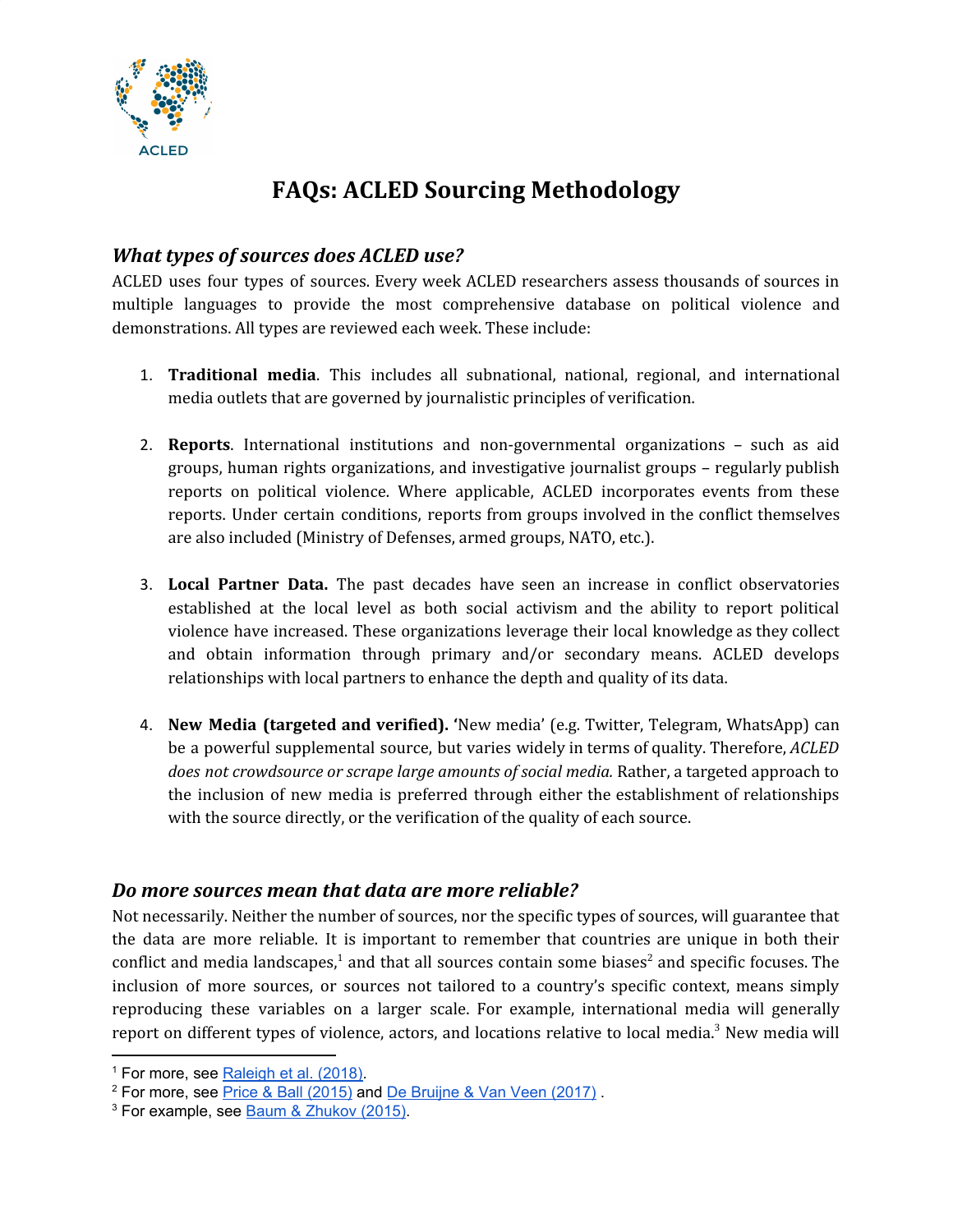

generally report more violence in urban and heavily populated areas, as a result of where its users are based.<sup>4</sup> Well-researched reports will have a focus on specific types of violence (e.g. human rights violations), and may discard those events that cannot be corroborated. The content from local partners relying on primary data collection will depend on the networks that these partners have developed, leaving them typically confined to particular areas and social groups. Financial constraints, the patterns of war, or donor funding may also impact local partner coverage. **Simply increasing the number and types of sources will not account for these variables or produce more reliable data.**

Moreover, every country also has unique variables which need to be considered, such as geography, freedom of the press, and types of violence. Some countries experience violence in hard-to-access or remote areas, while others may experience violence primarily in well defined urban areas. In some contexts, state or other armed actors may temporarily lock down the Internet to perpetrate specific types of violence (e.g. violence against civilians), while others will repress media year-round.<sup>5</sup> On the other hand, many countries have a generally free and well-funded press; these contexts could pose the alternative obstacle of forcing researchers to wade through numerous reports to find unique or relevant ones. Types of violence also differ from country to country.<sup>6</sup> Some experience high intensity violence (e.g. suicide bombings), which tends to be well-reported; others may experience the type of disorder that is less reported, such as small protests that fall under the radar, or sexual violence that societal norms may push towards under-reporting. Again, **simply increasing the number and types of sources will simply perpetuate these patterns.**

Hence, while it may seem intuitive that more reports lead to increased reliability, ACLED does not seek to simply increase the number and types of sources as a means to improve reliability. The quantity of information does not ensure quality. In fact, more sources may lead to data of a lesser quality as inherent biases will be amplified.

#### *What* **does** *make sourcing more reliable then?*

**Only a tailor-made sourcing process for individual regions/countries will make data more** reliable.<sup>7</sup> Given the variation in types of violence, available sources, and potential biases amongst countries, ACLED develops sourcing strategies adapted to the specific challenges at hand in each unique context. The goal of these strategies is to construct source combinations which approximate the reality of violence in each individual country/region. $^8$ 

<sup>4</sup> For more, see Dowd et al. [\(2018\).](https://www.ids.ac.uk/publications/comparing-new-and-old-media-for-violence-monitoring-and-crisis-response-in-kenya/)

<sup>&</sup>lt;sup>5</sup> For more, see [Ghodes](https://doi.org/10.1177/0022343314551398) (2015) and [Drakos](https://journals.sagepub.com/doi/10.1177/0022002706291051) & Gofas (2006).

<sup>6</sup> For more, see [Raleigh](https://www.clingendael.org/publication/conflict-environments-and-coverage) et al. (2018), Yarchi et al. [\(2017\)](https://journals.sagepub.com/doi/10.1177/1750635217711202) and Baum & [Zhukov](https://journals.sagepub.com/doi/10.1177/0022343314554791) (2015).

<sup>&</sup>lt;sup>7</sup> For more, see [Salehyan,](https://doi.org/10.1177%2F0022343314551563) 2015

<sup>&</sup>lt;sup>8</sup> See documents around sourcing strategies for specific contexts on ACLED's methodology page.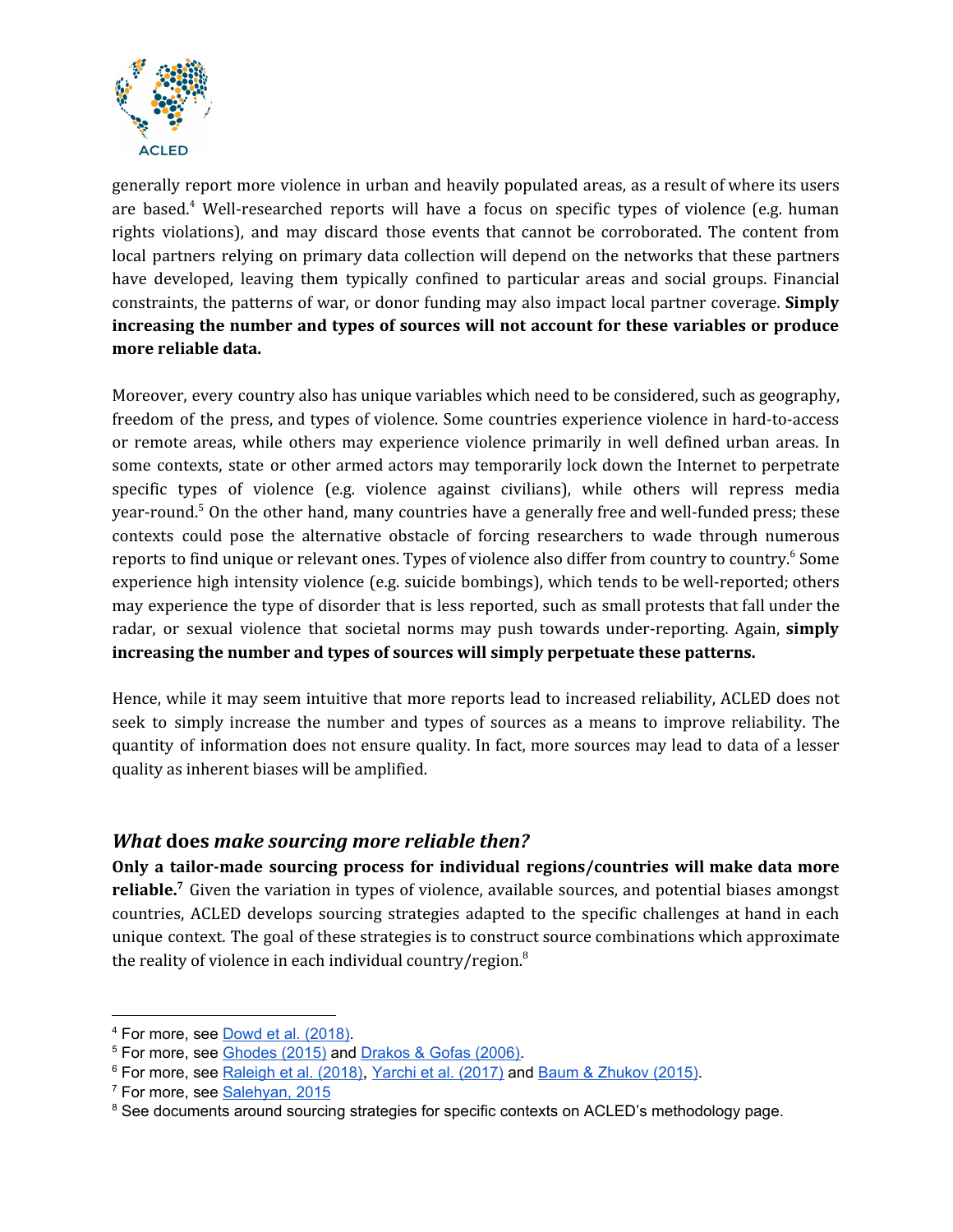

In addition, ACLED has found that one practice in particular tends to increase the reliability of data: prioritizing local sources. In prioritizing local sources, the ACLED approach starkly contrasts approaches taken by other databases that generate conflict data based on traditional media alone. $^9$ Traditional media (specifically *international* traditional media) has a number of known biases which create a less accurate picture when taken as the only source type (and this can be further exacerbated if looking at English-language traditional media alone). $^{10}$  First, there are certain remote or dangerous locations to which reporters cannot or will not go (e.g. parts of Somalia or Yemen). Second, these sources tend to focus on large or 'sensational' events, $11$  ignoring those of a smaller scale or protracted conflicts which lack major changes. These biases stem from a number of limitations experienced by traditional media, such as a readers' attention, available space in newspapers, the process of verifying information, and the demands of the 24-hour news-cycle audience. The results are a lack of events which feature violence in rural areas, small-scale skirmishes, violence targeting women, or ongoing conflicts which a source's audience has lost an appetite for, to name a few. **Data generated from these sources may not show actual conflict patterns, but rather depict the reporting patterns of media**.

While no panacea, ACLED finds that local partner and subnational media generally produce more reliable data in the sense that the above-noted biases of traditional international media are avoided. They are thus incredibly useful when attempting to balance against the deficiencies of traditional media. As the mandates of many local organizations are focused on maintaining and building upon existing social networks, they generally account for smaller-scale events and will do so consistently over time. For example, in Myanmar, when faced with particularly biased traditional and new media (especially Facebook) sources, ACLED uses sources from local partners to fill in reporting gaps. Similarly, the complex case of the Congo requires the use of local partner data to account for media fatigue and micro-complexities given the nature of the violence in the country. However, biases remain.<sup>12</sup> Local organizations will often capture only specific types of violence, often in line with their mandate (e.g. Airwars primarily collects information on violence by airstrikes), or violence from a single region only (e.g. Deep South Watch collects information only on violence in the southern states of Thailand). Finding multiple local partners and stitching together information from various organizations thus may allow for a fuller picture to be created – as is done in [ACLED's](https://www.acleddata.com/syria-partner-network/) [coverage](https://www.acleddata.com/syria-partner-network/) of the Syrian War.<sup>13</sup>

<sup>&</sup>lt;sup>9</sup> For more, see [Raleigh](https://www.acleddata.com/wp-content/uploads/2019/09/ACLED-Comparison_8.2019.pdf) & Kishi (2019).

<sup>10</sup> For more, see [Barranco](https://academic.oup.com/esr/article-abstract/15/3/301/485975?redirectedFrom=fulltext) & Wisler (1999), [Smith,](https://doi-org/10.1177%2F002234336900600103) 1969, and [Davenport](https://www.jstor.org/stable/3176233?seq=1#page_scan_tab_contents) & Ball (2002).

<sup>&</sup>lt;sup>11</sup> For example, see Day et al. [\(2014\).](https://journals.sagepub.com/doi/abs/10.1177/0022343314533985)

<sup>12</sup> For more, see Price & [Gohdes](http://politicalviolenceataglance.org/2014/04/02/searching-for-trends-analyzing-patterns-in-conflict-violence-data/) (2014).

<sup>&</sup>lt;sup>13</sup> For more, see De Bruijne & [Raleigh](https://www.acleddata.com/wp-content/uploads/2018/05/PilotReport_March2018_FINAL-1.pdf) (2017).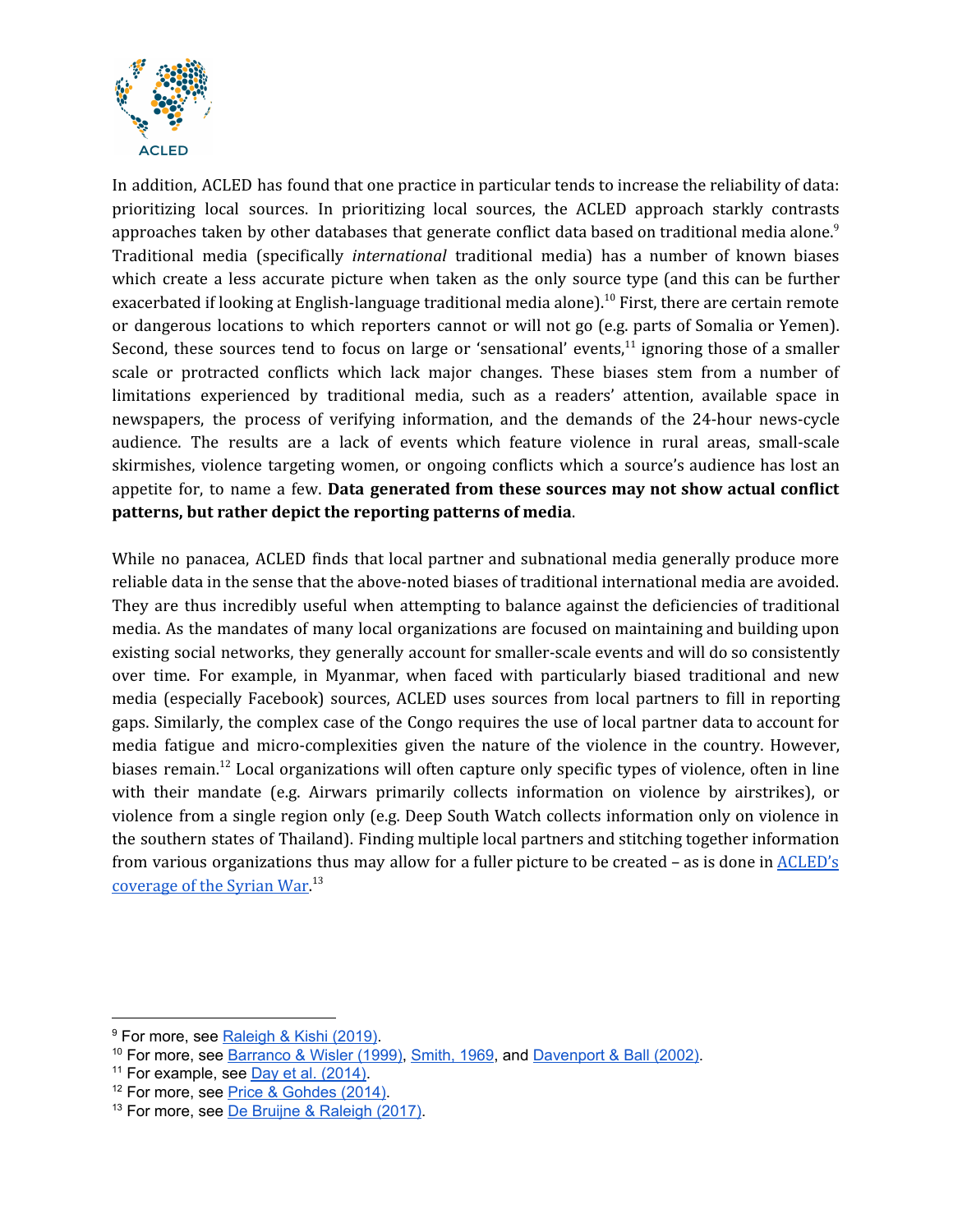

# *What is the process for producing country and regional sourcing strategies?*

ACLED first creates a preliminary source list based on popular local news sources from each country. ACLED Researchers are hired from around the world with relevant language skills as well as regional context knowledge to cultivate an appropriate source list. Next, that preliminary source list is expanded upon with news sources from adjacent countries (e.g. Iraqi sources on Turkey and vice-versa), reports from non-governmental agencies which operate in the region, and vetted social media accounts from journalists, analysts, and organizations. With this information, the reporting patterns and viability of media sources are assessed, as is reporting from active local armed groups. This is often done with advice and expertise from local partners, researchers familiar with the area, country experts, regional media consultants, local organizations or universities in the region, amongst others.

Each source that is used in reporting is assigned a specific source scale value (this is used to develop the SOURCE\_SCALE variable in the ACLED dataset). This information can then be used to determine the 'reporting profile' of each country: what source(s) produce the most unique events; which source(s) tend to cover certain areas of the country or certain types of conflict; which source(s) may have obvious reporting biases. Based on this, a country-specific sourcing strategy is developed and local partnerships are sought to help address gaps.

# *If some of ACLED's sources are known to be biased, why are they being used?*

It is true that the credibility of information varies according to the source. Reporting bias is prevalent, especially in the context of ongoing conflict where political and armed groups have reason to inflate their own achievements and deflate those of their opponents. ACLED has found that reports by local sources, reputed human rights organizations, and the United Nations (UN) generally have more detailed verification processes, and are *less* prone to these conflict biases. They are, therefore, preferred in cases of conflicting details.

However, ACLED does use sources that are known to be biased when it is found that they provide reliable information. For example, the Syrian Observatory for Human Rights (SOHR) is sometimes accused of reporting incorrect information, however, after comparing their data with various verified local and regional providers, ACLED has found that SOHR captures the same conflict patterns.<sup>14</sup>

Conflict parties in particular have incentive to exaggerate their own achievements, while playing down those of their opponents. At the same time, armed groups do typically report small-scale skirmishes or assaults in remote areas where more reputable sources lack access, such as in Afghanistan where the Taliban may be the only source for events within their area of control.

<sup>14</sup> For more, see De Bruijne & [Raleigh](https://www.acleddata.com/wp-content/uploads/2018/05/PilotReport_March2018_FINAL-1.pdf) (2017).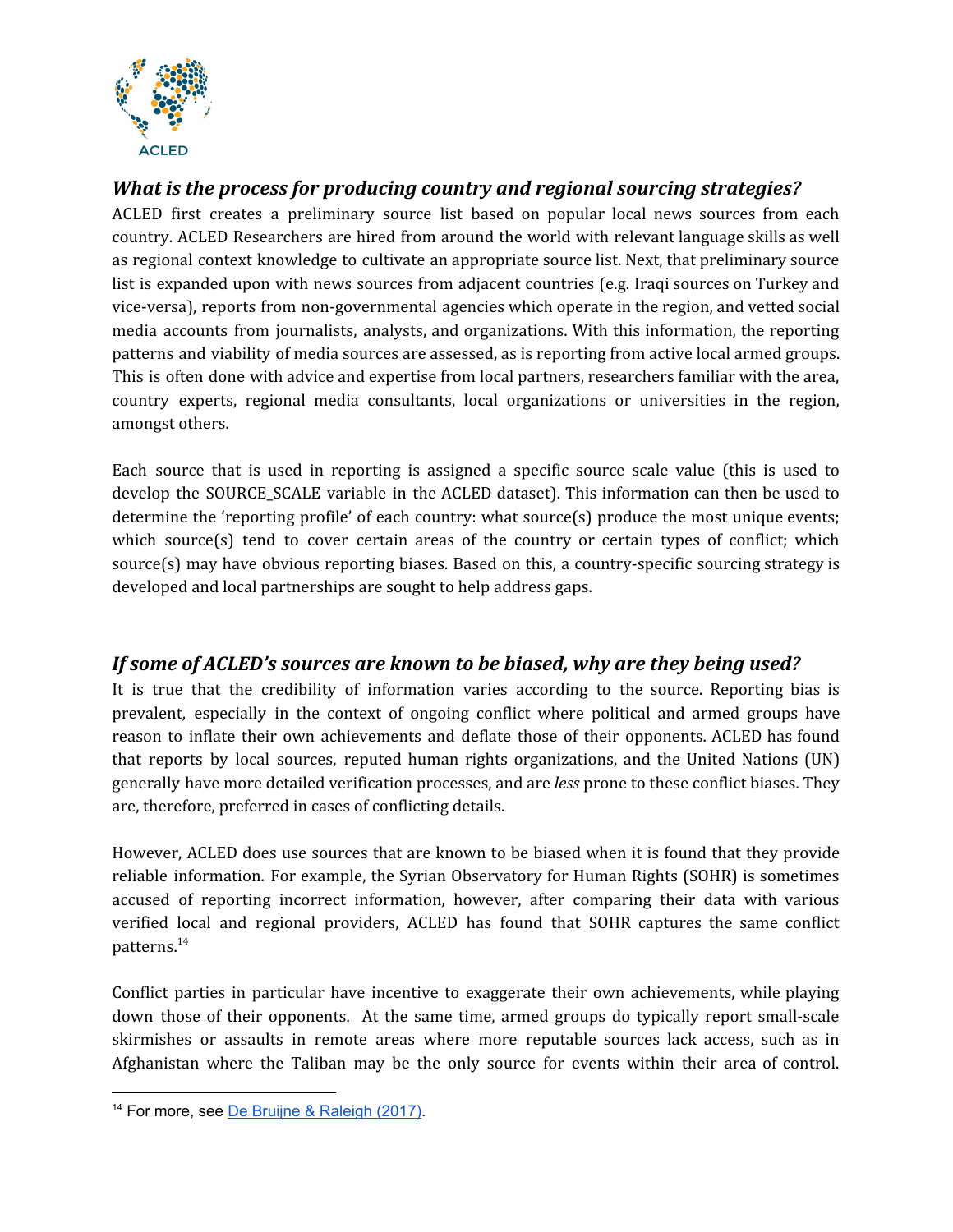

ACLED, therefore, relies on the same process as with other biased sources and tests whether a conflict actor provides credible information. This may mean that data provided by a particular actor is used for one region, but not another if it is determined to be more reliable within a certain regional context. For example, ACLED includes Telegram reports about the Islamic State in Iraq but does not do so for reports from Burkina Faso, where the group's presence is limited. To account for potential reporting incentives of armed actors, ACLED Researchers corroborate large or unusual events reported by armed groups by triangulating such events with other sources as these are the types of events that other sources are expected to have also captured had they occurred. Moreover, ACLED considers reported fatalities from these sources to be less reliable and notes this reservation in the notes, as well as in the majority of its published literature.

## *Does ACLED have processes in place for sourcing quality control?*

Yes. In addition to developing country and region-specific sourcing strategies and involving specialized country and regional researchers, ACLED has four mechanisms in place to ensure the continued monitoring of sources, their usage, and the quality of data:

- 1. **Source control**. Every week, ACLED Researchers review thousands of sources in multiple languages, and collect instances of political violence and demonstrations. After Researchers have read and coded these data, ACLED Research Managers check whether all sources have been covered. Moreover, they use a system to trace the number of citations per source and the geographic spread over time to detect if sources have been missed. Lastly, sources which prove to be inconsistent or unproductive over a long period of time will be taken off the source list to increase efficiency. These quality processes ensure consistency in the data.
- **2. Continued identification of new sources.** Fixed source-lists based on a country-strategy carry the risk that new sources are not identified and important information may be missed. For this reason, new sources are added to ACLED data on a weekly basis. These include media sources discovered during supplemental research, newly vetted social media accounts, and local research groups that have sought to establish a partnership with ACLED. New sources are reviewed and tested and, once established as useful, are added to the weekly list of sources that Researchers track. To ensure that new source additions do not introduce an artificial spike into trends, supplemental coding is undertaken to review and code that source for past periods.
- **3. Corrections**. The addition of new information means that new events are identified which are added to the data. It also means that existing published data have to be updated with more accurate information as new information comes to light. Corrections to data are made in instances where a source offers additional or improved information on a published event. The most common corrections include: a more specific location or event date, an updated